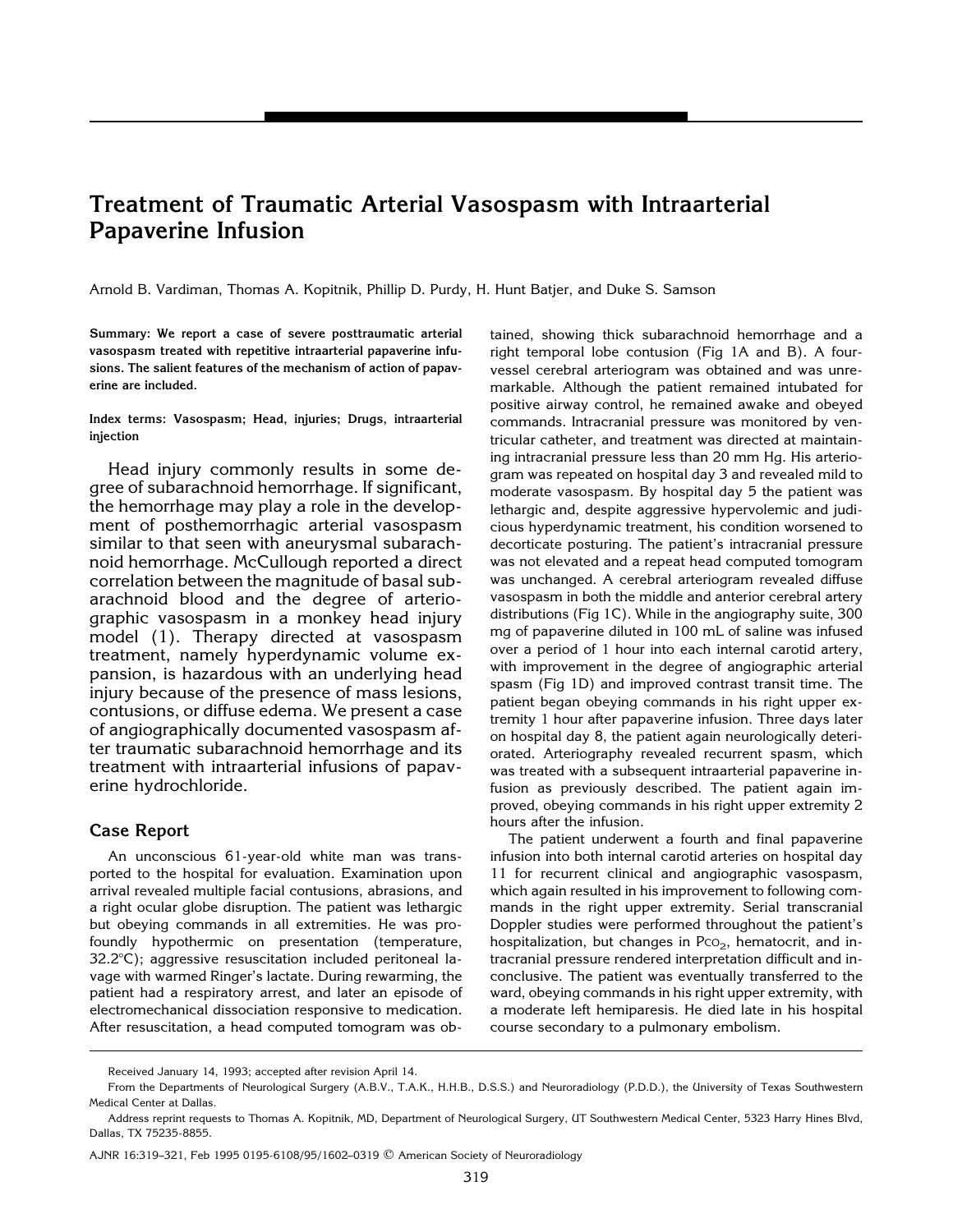Fig 1. *A and B,* Computed tomographic scans show thick diffuse posttraumatic subarachnoid hemorrhage.

*C,* Left lateral cerebral arteriogram before papaverine infusion demonstrates vasospasm in the distal anterior cerebral distribution.

*D,* Cerebral arteriogram after papaverine [infusion demonstrates improvement in the](#page-3-0) degree of vasospasm in the distal anterior cerebral circulation.



### **Discussion**

It has long been recognized that cerebral arterial vasospasm occurs in 5% to 50% of patients suffering a significant head injury  $(2-4)$ . This is undoubtedly related to the common finding of subarachnoid blood after a major head injury. The amount of blood present in the basal cisterns is directly related to the incidence of vasospasm in postaneurysmal hemorrhage, and likely as well in trauma. Suwanwela analyzed 350 patients with moderate to severe head injuries and found proximal arterial spasm in 5% of those with moderate injuries and spasm in 58% of those with severe head injuries (5).

The severity of brain injury associated with the computed tomogram appearance of significant subarachnoid hemorrhage is frequently associated with mass lesions, contusions, or diffuse edema. The existence or potential for elevated intracranial pressure complicates the treatment of vasospasm with hyperdynamic therapy of volume augmentation and blood pressure elevation. Elevated intracranial pressure despite ventricular drainage can be considered a contraindication to hyperdynamic volume therapy. This patient presented with significant traumatic subarachnoid hemorrhage and received maximal medical therapy for intracranial pressure control as well as clinically symptomatic vasospasm. As he continued to worsen neurologically, we instituted our protocol for severe postaneurysmal vasospasm refractory to medical therapy, with infusion of intraarterial papaverine hydrochloride.

Papaverine hydrochloride is an opium alkaloid of which the primary pharmacological activity is the relaxation of vascular smooth muscle (6). This vasodilating effect of papaverine results from phosphodiesterase inhibition and resultant cyclic-adenosine monophosphate accumulation within the smooth muscle cell. Intrathecal injection of papaverine hydrochloride in a monkey vasospasm model has been shown to decrease angiographic vasospasm (7). Kuwayama has shown that intraarterial papaverine hydrochloride significantly reversed angiographic vasospasm in a dog vasospasm model, with one-half the animals experiencing vasodilation back to control size (8). Unfortunately, these experimental models as well as this patient's course demonstrate that the effects of papaverine are fleeting, and multiple infusions may be necessary.

Prior reports have described the use of "superselective" intraarterial papaverine infusion for the treatment of vasospasm  $(9-11)$ . In these reports a small microcatheter (Tracker) is typically used to deliver papaverine immedi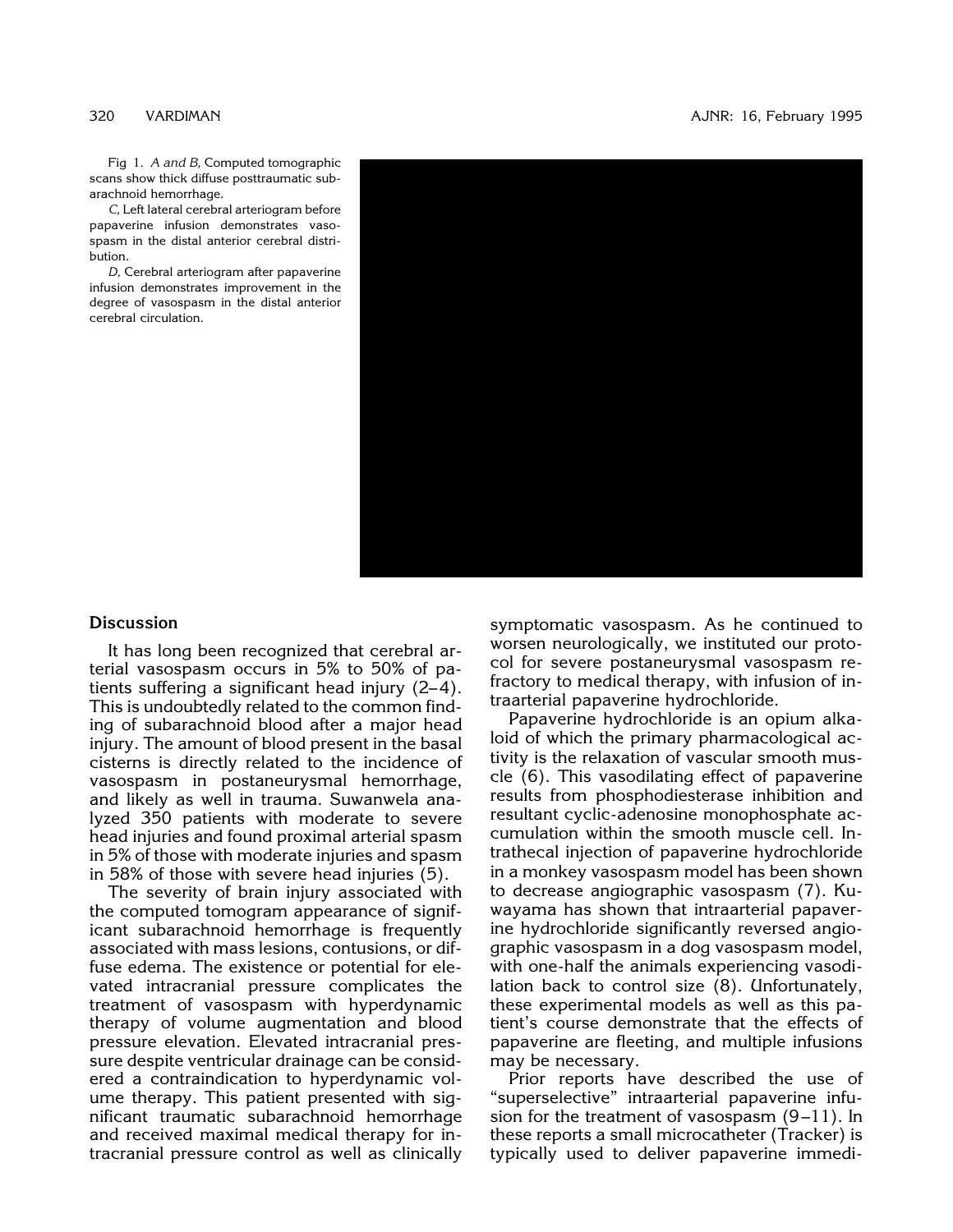ately into the spastic vascular territory. We have used nonselective papaverine infusion techniques for vasospasm related to aneurysmal subarachnoid hemorrhage and have seen encouraging clinical and angiographic results. In light of our previous experience and the presence in this patient of precavernous atherosclerotic narrowing, we elected nonselective infusion through a standard angiographic catheter into the cervical internal carotid artery. The dose of papaverine was selected empirically and by communication with other neurosurgical and neuroradiological centers that use this technique for treatment of aneurysmal hemorrhagic vasospasm (N. F. Kassell, personal communication). We also considered the use of balloon angioplasty, a technique of documented efficacy (4, 12–14), but believed the distal component of spasm and the precavernous carotid atherosclerosis made the use of intraarterial papaverine preferable.

The clinical improvement seen in this particular case was likely caused by global effects of papaverine rather than effects in a single vascular territory. The patient's neurologic improvement from decorticate posturing to following commands was most likely caused by papaverine-laced blood perfusing the diencephalon and brain stem through the posterior communicating and posterior cerebral arteries. Although clinical improvement was transient and angiographic improvement modest, the patient ultimately stabilized at his improved neurologic status.

The infusion of intraarterial papaverine into a vascular bed actively in a state of vasospasm proved to be a safe and useful adjunct in the treatment of this complicated trauma patient. The effectiveness of papaverine used in this manner offers some unique advantages in critically injured trauma patients who are deteriorating neurologically and have had maximal

medical and surgical treatment. The clinical and angiographic results, although transient, show promise and should be cause for further investigation.

### **References**

- 1. McCullough D, Nelson KM, Ommaya AK. The acute effects of experimental head injury on the vertebrobasilar circulation: angiographic observations. *J Trauma* 1971;11:422– 428
- 2. Wilkins RH. Intracranial vascular spasm in head injuries. In: Vinken PJ, Bruyn GW, eds. *Handbook of Clinical Neurology, I: Injuries of the Brain and Skull.* Amsterdam: North Holland, 1975;23:163–165
- 3. Wilkins RH. Trauma-induced cerebral vasospasm. In: Wilkins RH, ed. *Cerebral Arterial Spasm: Proceedings of the Second International Workshop, Amsterdam, The Netherlands.* Baltimore: Williams and Wilkins, 1980;472– 475
- 4. Wilkins RH, Odom GL: Intracranial arterial spasm associated with craniocerebral trauma. *J Neurosurg* 1970;32:626 – 633
- 5. Suwanwela C, Suwanwela N: Intracranial arterial narrowing and spasm in acute head injury. *J Neurosurg* 1972;36:314
- 6. Pal J: Das papaverine als gefamittel und anastheticum. *Deutsch Med Wsehr* 1914;40:164 –168
- 7. Ogata M, Marshall BM, Lougheed WM: Observations on the effects of intrathecal papaverine in experimental vasospasm. *J Neurosurg* 1973;38:20 –25
- 8. Kuwayama A, Zervas NT, Shintani A, Pickren KS: Papaverine hydrochloride and experimental hemorrhagic cerebral arterial spasm. *Stroke* 1972;3:27–33
- 9. Eckard DA, Purdy PD, Girson MS, Samson D, Kopitnik T, Batjer H: Intraarterial papaverine for relief of catheter-induced intracranial vasospasm. *AJNR Am J Neuroradiol* 1992;58:883– 884
- 10. Kaku Y, Yonekawa Y, Tsukahara T, Kazekawa K: Superselective intra-arterial infusion of papaverine for the treatment of cerebral vasospasm after subarachnoid hemorrhage. *J Neurosurg* 1992; 77:842– 847
- 11. Kassell NF, Helm G, Simmons N, Phillips CD, Cail W: Treatment of cerebral vasospasm with intraarterial papaverine. *J Neurosurg* 1992;77:848 – 852
- 12. Higashida RT, Halbach VV, Cahan LD, et al: Transluminal angioplasty for treatment of intracranial arterial vasospasm. *J Neurosurg* 1989;71:648 – 653
- 13. Newell DW, Eskridge JM, Mayberg MR, et al: Angioplasty for the treatment of symptomatic vasospasm following subarachnoid hemmorhage. *J Neurosurg* 1989;71:654 – 660
- 14. Zubkov YN, Nikiforov BM, Situstin VA: Balloon catheter technique for dilatation of constricted cerebral arteries after aneurysmal SAH. *Acta Neurochir* 1984;70:65–79